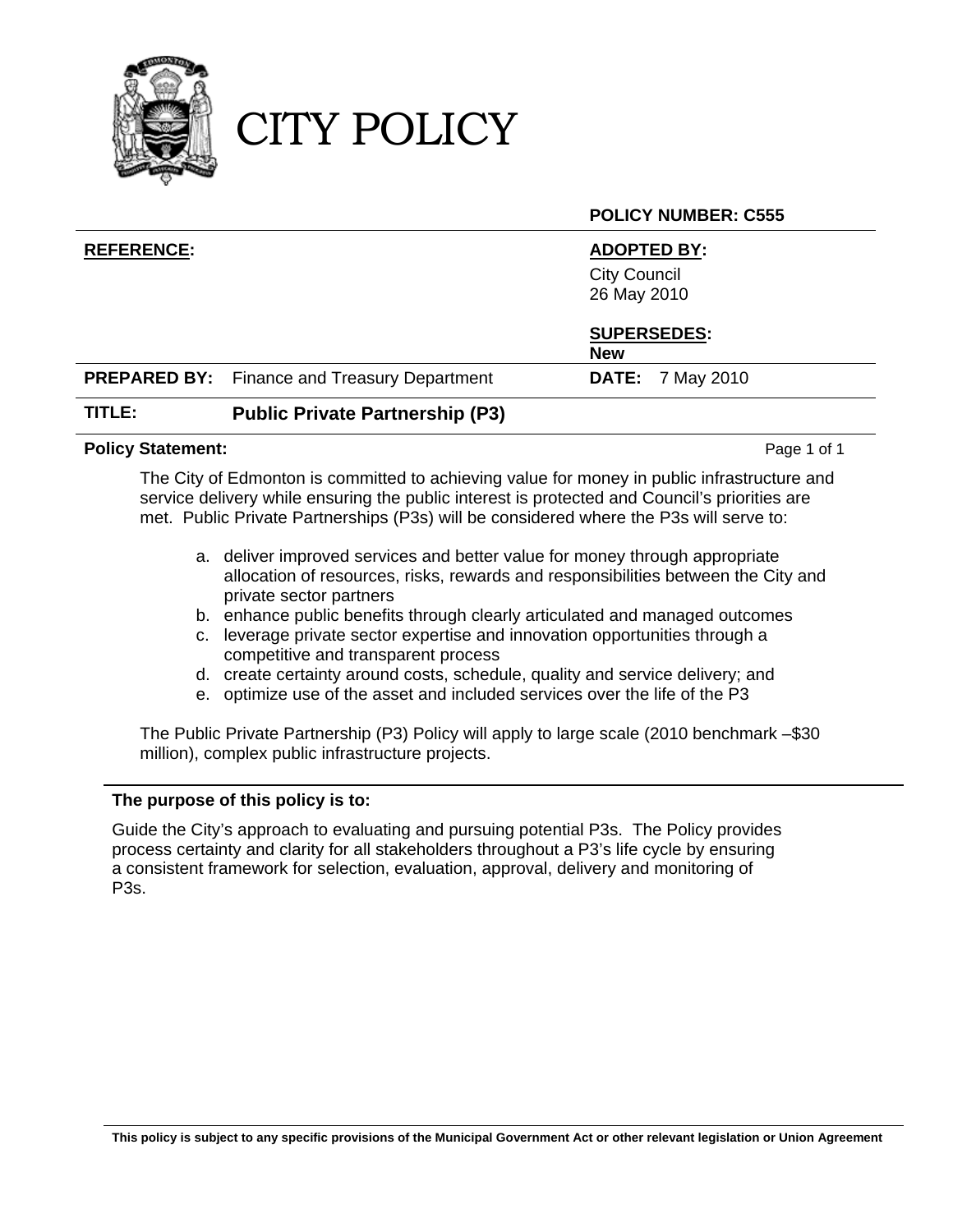

**POLICY NUMBER: C555** 

**AUTHORITY:** City Manager **EFFECTIVE DATE:** 2 June 2010

### **TITLE: Public Private Partnership (P3) Policy**

### **1. DEFINITIONS**

- **1.01 Private Entity** is any non government organization from which the City may procure infrastructure and/or services. Not-for-profit partnerships are not considered Private Entities in this policy.
- **1.02 Private Financing** is cash flow advanced in the form of debt or equity investment in the project by the Private Entity to fund any portion of the capital costs and operating or associated carrying expenditures of the P3 project.
- **1.03 Public Private Partnership (P3)** is a long term contractual arrangement between the City of Edmonton and a Private Entity to deliver priority infrastructure and some or all related services by proper allocation of resources, risks, rewards and responsibilities. The Private Entity partner will be responsible to design, build, operate and/or maintain the infrastructure and provide a component of Private Financing.

A long term design build operate and/or maintain project without Private Financing is not considered a P3. However, the development and management of this project may follow this policy as Administration deems necessary.

- **1.04 Public Sector Comparator (PSC)** is a risk adjusted estimate of a project's costs and benefits as if it were delivered under the most efficient form of traditional delivery model by the City. It includes the best estimate of full life cycle costs, benefits and risks over the contract term.
- **1.05 Shadow Bid** is a risk adjusted estimate of a project's costs and benefits to be developed as if the project were delivered as a P3. It includes the best estimate of full life cycle costs, benefits and risks over the contract term.

### **2. P3 GUIDELINES**

### **2.1 Guiding Principles**

P3s will only be considered when the following conditions are met:

#### **2.1.a***) Alignment with City priorities is achieved*

 The project is aligned with the City's corporate plans and emerging priorities and strategies.

### **2.1.***b) Public Interest is protected*

- Delivery of public infrastructure and services by a Private Entity including the appropriate engagement of stakeholders is considered only when the public interest can be protected.
- Public interest must be thoroughly examined and discussed. The assessment of public interest includes the impact of the P3 on service objectives and quality,

Page 1 of 5  $^{\circ}$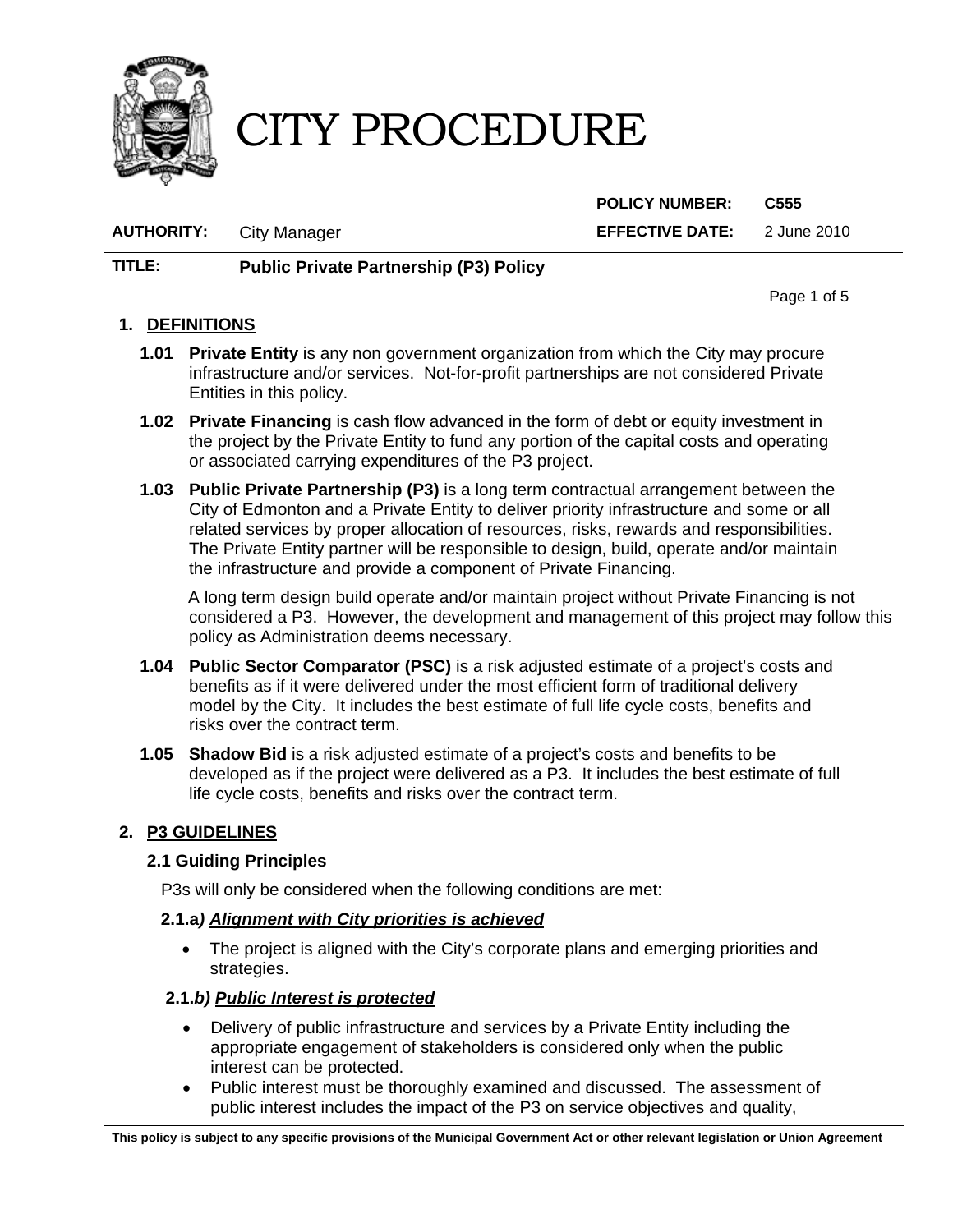

**POLICY NUMBER: C555** 

| <b>AUTHORITY:</b> | <b>City Manager</b> | <b>EFFECTIVE DATE:</b> | 2 June 2010 |
|-------------------|---------------------|------------------------|-------------|
|                   |                     |                        |             |

### **TITLE: Public Private Partnership (P3) Policy**

Page 2 of 5  $\sim$  Page 2 of 5  $\sim$ 

affordability, public access, health and safety, user rights, security, privacy and public input.

- Public interest will be ensured by securing private sector commitment to deliver specified outcomes through clear and enforceable performance arrangements over the P3 contract term.
- The community will be well informed about the obligations of the City and the private sector.
- Public interest will be protected through establishment of mechanisms to respond to changing needs of the City and users over the P3 contract term.

### **2.1.***c) Value for money is demonstrated*

- The P3 will be pursued if it is likely to deliver better value for money for the City and the users than traditional delivery methods.
- Value for money is a balanced assessment of quantitative and qualitative factors (e.g. economic environment, private sector expertise, risk profile, administrative considerations). The quantitative assessment of value for money is the difference between the risk-adjusted net costs to the City of traditional delivery (Public Sector Comparator) and the P3 method (Shadow Bid) using the net present value technique.
- A P3 has potential to deliver value for money where:
	- risks and rewards can be designed to create incentives for costeffective, high quality services
	- there is scope for the private sector to demonstrate particular expertise and/or innovative capacity
	- there is adequate market interest and capacity to ensure benefits of competition are met
	- there are significant ongoing long term efficiencies to be gained from integration of design, construction, operation and/or maintenance
	- infrastructure and service needs can be defined by measurable outputs
	- payments can be performance based and linked to specified P3 outcomes
	- Private Financing can be designed to encourage the Private Entity to meet its contractual obligations
	- the project size justifies the transaction and ongoing management costs
	- mechanisms can be designed to ensure value for money is maintained over the life of the P3

### **2.1.***d) Risks are identified, effectively shared and managed*

 All project risks (e.g. construction, financing, schedule) are identified and assessed to ensure effective risk management.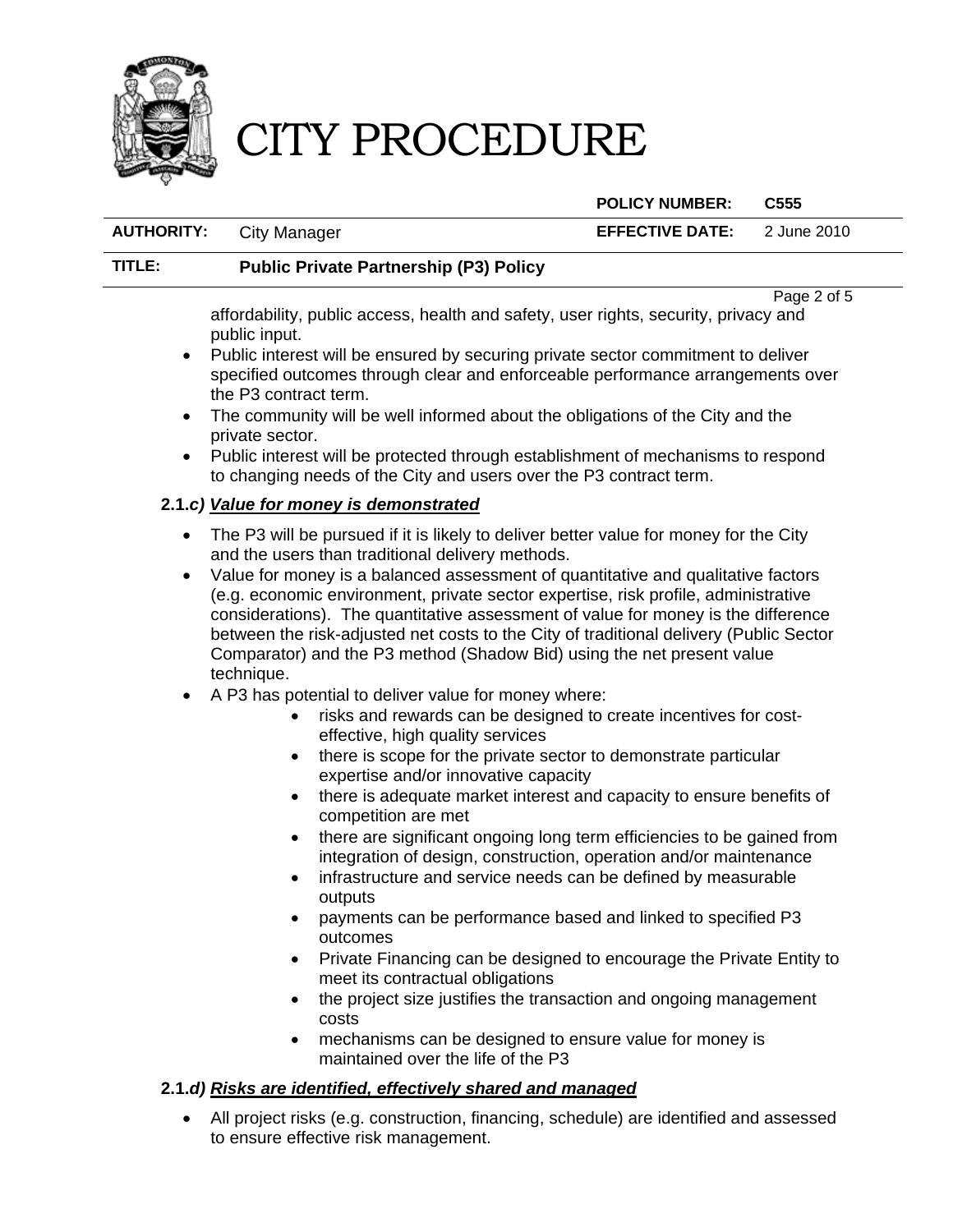

**POLICY NUMBER: C555** 

**AUTHORITY:** City Manager **EFFECTIVE DATE:** 2 June 2010

### **TITLE: Public Private Partnership (P3) Policy**

Page 3 of 5  $^{\circ}$ 

- Risks can be allocated to the party best able to manage the risk at the least cost (while protecting the public interest) and the party has discretion on how to address the risk.
- Risk allocation between the parties is clear and enforceable with consequential financial outcomes.

### **2.1.***e) Private sector is appropriately engaged*

- Private sector confidence will be maintained through efficient and timely assessment, project authorizations and competitive procurement processes.
- P3 processes and outcomes will be transparent, protect commercial confidentiality and meet legislated privacy requirements.
- Transparency must not harm the competitive process or the City's negotiation position and must not discourage Private Entity participation.
- Procurement plans and evaluation guidelines will be developed to effectively assess the proposals and select the successful Private Entity.
- Unsolicited proposals may be considered as input in P3 project plan development only.
- Administration will not sole source any P3 contract.

### **2.1.***f) Appropriate governance and accountabilities are established.*

- The P3 governance (i.e. processes and structures) will:
	- perform policy conformity review and oversight to ensure transparency, due diligence and the protection of the public interest
	- ensure thorough assessments are completed and efficient approval processes are in place
	- fit the project scope, scale, complexity and the differing needs of each stage of the P3 to permit effective and efficient project management, issue resolution and timely decision making
	- support appropriate delegation to deliver P3 specified outcomes
	- establish project management and reporting accountabilities
	- consider requirements of key stakeholders and external and internal resources
	- support access to best practices and independent advice
	- support formal and ongoing communications between stakeholders to facilitate delivery of their roles
	- require an audit trail through the maintenance of records
	- ensure open and transparent financial accounting and reporting
	- include a structure with the following elements:
		- Council review of P3 assessments, approval and monitoring
		- Steering Committee
			- provides oversight throughout the P3 process
			- provides strategic direction and decides on issues brought forward by the Project Chair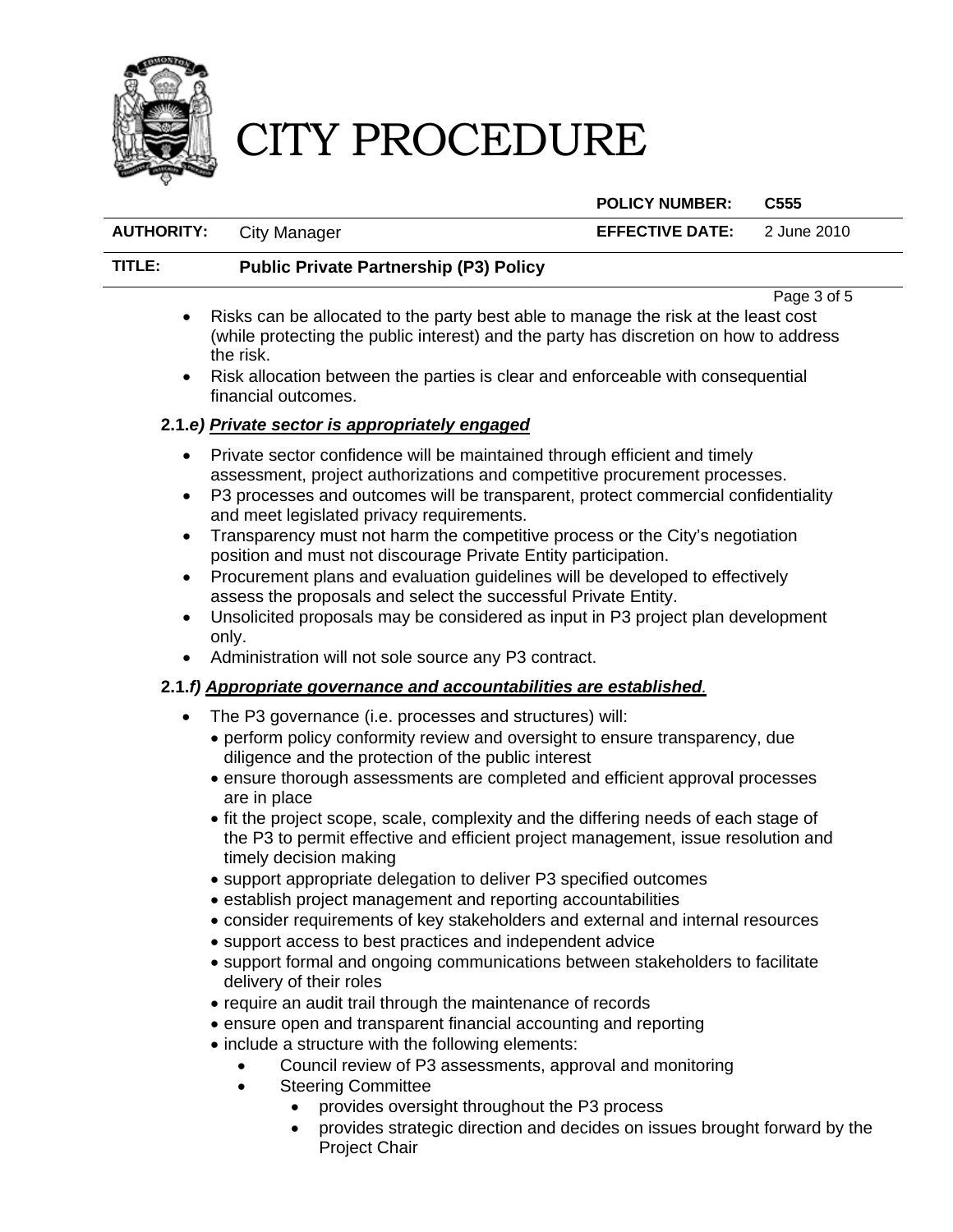

**POLICY NUMBER: C555** 

**AUTHORITY:** City Manager **EFFECTIVE DATE:** 2 June 2010 **TITLE: Public Private Partnership (P3) Policy**  Page 4 of 5 ensures the project team has adequate resources and direction for project

- delivery
- receives progress reports at key decision points from the Project Chair
- Project Team (multidisciplinary)
	- is tailored to the differing needs of each phase of the P3 process
	- lead by Project Chair
	- assesses, procures and delivers (i.e. design, construction, maintenance or operation), monitors and reports on the P3 performance
- Independent Fairness Advisor
	- observes and provides written reports on the P3 procurement process to the City Manager
	- Corporate P3 Function
		- independent of the project team
		- provides process advice
		- performs P3 oversight

### **2.2 Process**

P3s will follow a three phase process, as illustrated in Appendix 1, including:

- Phase 1 Assessment and Approval (identify possible projects; critically assess high potential projects; obtain Council approval)
- Phase 2 Procurement (undertake rigorous competitive process; award contract)
- Phase 3 Contract Management (delivery, ongoing performance management and end of contract strategy)

Administration will proceed through procurement and award a contract only upon receipt of all required Council approvals.